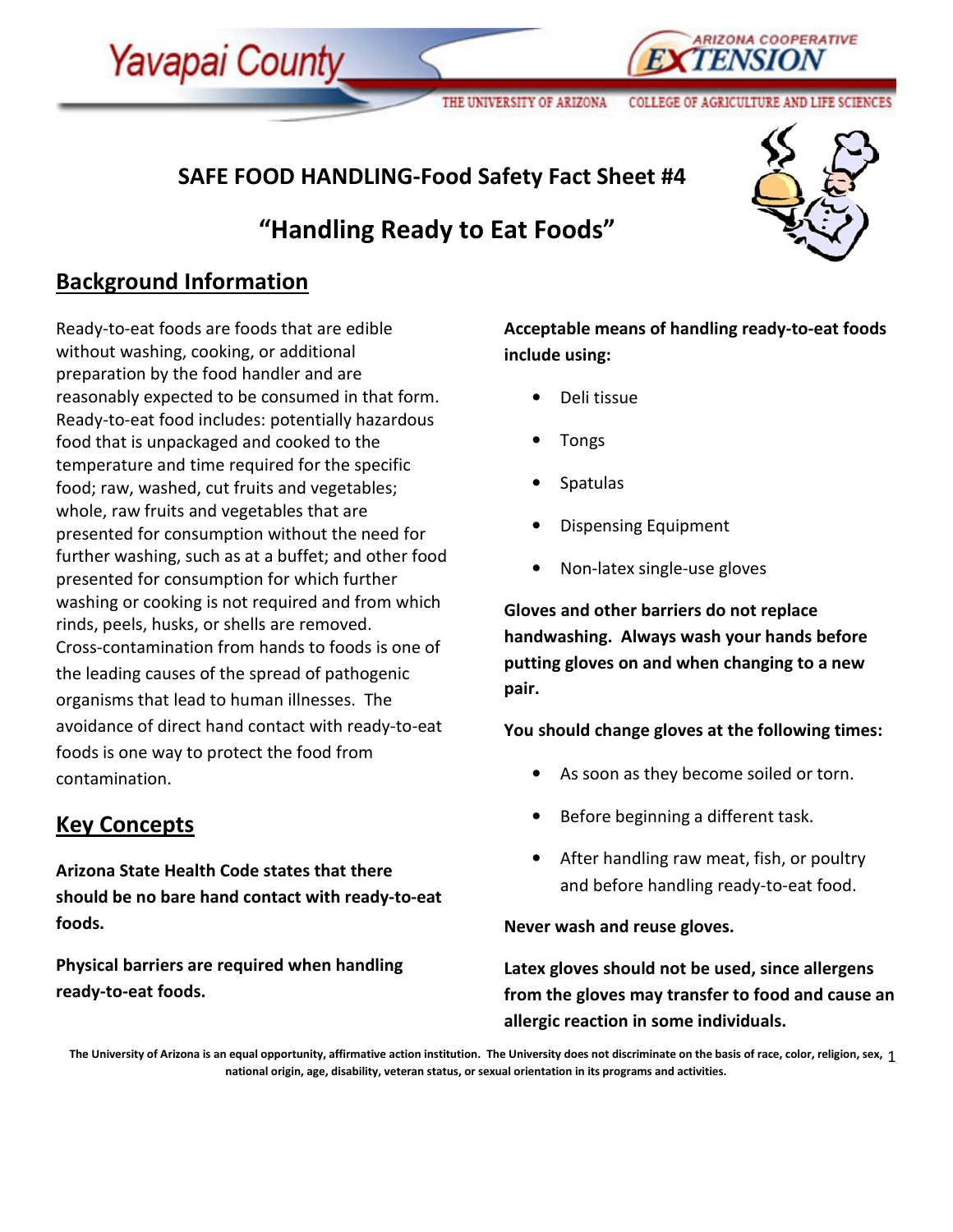## ACTIVITY 1

### Check the foods that should not be touched with bare hands.

| sandwiches                     | ground beef to be cooked    |
|--------------------------------|-----------------------------|
| rolls and baked goods          | shredded cheese for salads  |
| raw chicken                    | pizza toppings              |
| ice                            | whole potatoes to be mashed |
| sliced apples on a buffet      | cold lunch meats            |
| garnishes such as lemon slices | raw steak to be grilled     |

## ACTIVITY 2

### True or False

- 1. Gloves may be reused if they are properly washed.
- 2. \_\_ Latex gloves are not allowed because some people are allergic to them.
- 3. \_\_\_ Tongs or spatulas are acceptable to use in place of gloves.
- 4. \_\_\_ Ready-to-eat foods include raw meats that will be cooked.
- 5. \_\_\_ A deli worker making fresh sandwiches for sale should wear gloves or use deli tissue or tongs to prevent contact with the sandwich ingredients.
- 6. \_\_\_When changing gloves to a fresh pair, it is not necessary to wash your hands.
- 7. \_\_\_ Cross-contamination from hands to foods is a major cause of foodborne illness.

## ACTIVITY 3-MANAGER WILL DEMONSTRATE PROPER GLOVE USE-PUTTING ON AND REMOVING GLOVES

The University of Arizona is an equal opportunity, affirmative action institution. The University does not discriminate on the basis of race, color, religion, sex, 2 national origin, age, disability, veteran status, or sexual orientation in its programs and activities.